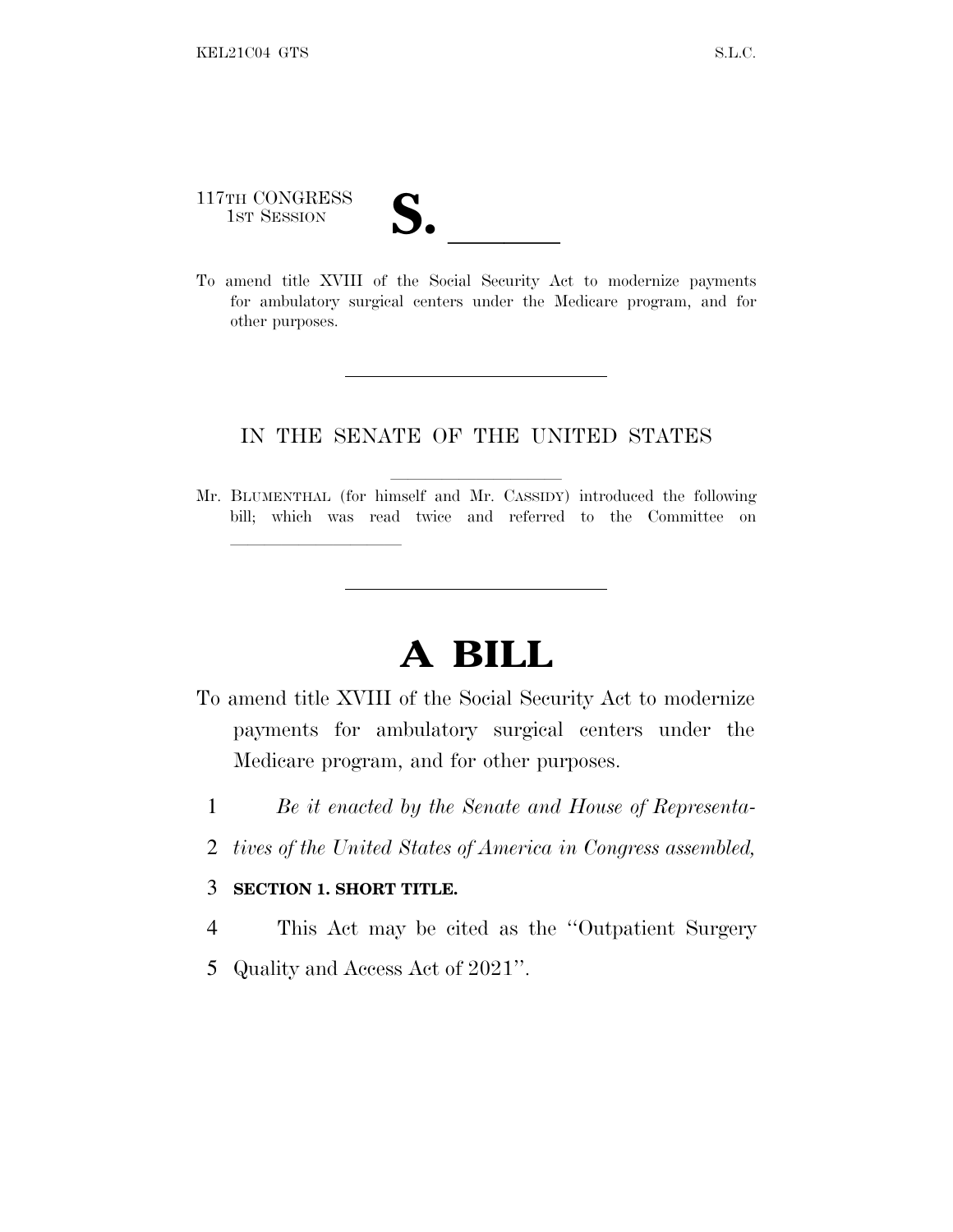| 1              | SEC. 2. ALIGNING UPDATES FOR AMBULATORY SURGICAL              |
|----------------|---------------------------------------------------------------|
| $\overline{2}$ | CENTER SERVICES WITH UPDATES FOR OPD                          |
| 3              | <b>SERVICES.</b>                                              |
| $\overline{4}$ | Section $1833(i)(2)(D)$ of the Social Security Act (42)       |
| 5              | U.S.C. $1395l(i)(2)(D)$ is amended—                           |
| 6              | $(1)$ in clause $(v)$ —                                       |
| 7              | $(A)$ in the first sentence, by inserting be-                 |
| 8              | fore the period the following: "and, in the case              |
| 9              | of 2022 or a subsequent year, by the adjust-                  |
| 10             | ment described in subsection $(t)(3)(G)$ for the              |
| 11             | respective year"; and                                         |
| 12             | (B) by moving the margin 6 ems to the                         |
| 13             | left;                                                         |
| 14             | $(2)$ by redesignating clause (vi) as clause (vii);           |
| 15             | and                                                           |
| 16             | $(3)$ by inserting after clause $(v)$ the following           |
| 17             | new clause:                                                   |
| 18             | "(vi) In implementing the system described in clause          |
| 19             | (i) for 2022 and each subsequent year, there shall be an      |
| 20             | annual update under such system for the year equal to         |
| 21             | the OPD fee schedule increase factor specified under sub-     |
| 22             | section $(t)(3)(C)(iv)$ for such year, adjusted in accordance |
| 23             | with clauses (iv) and $(v)$ .".                               |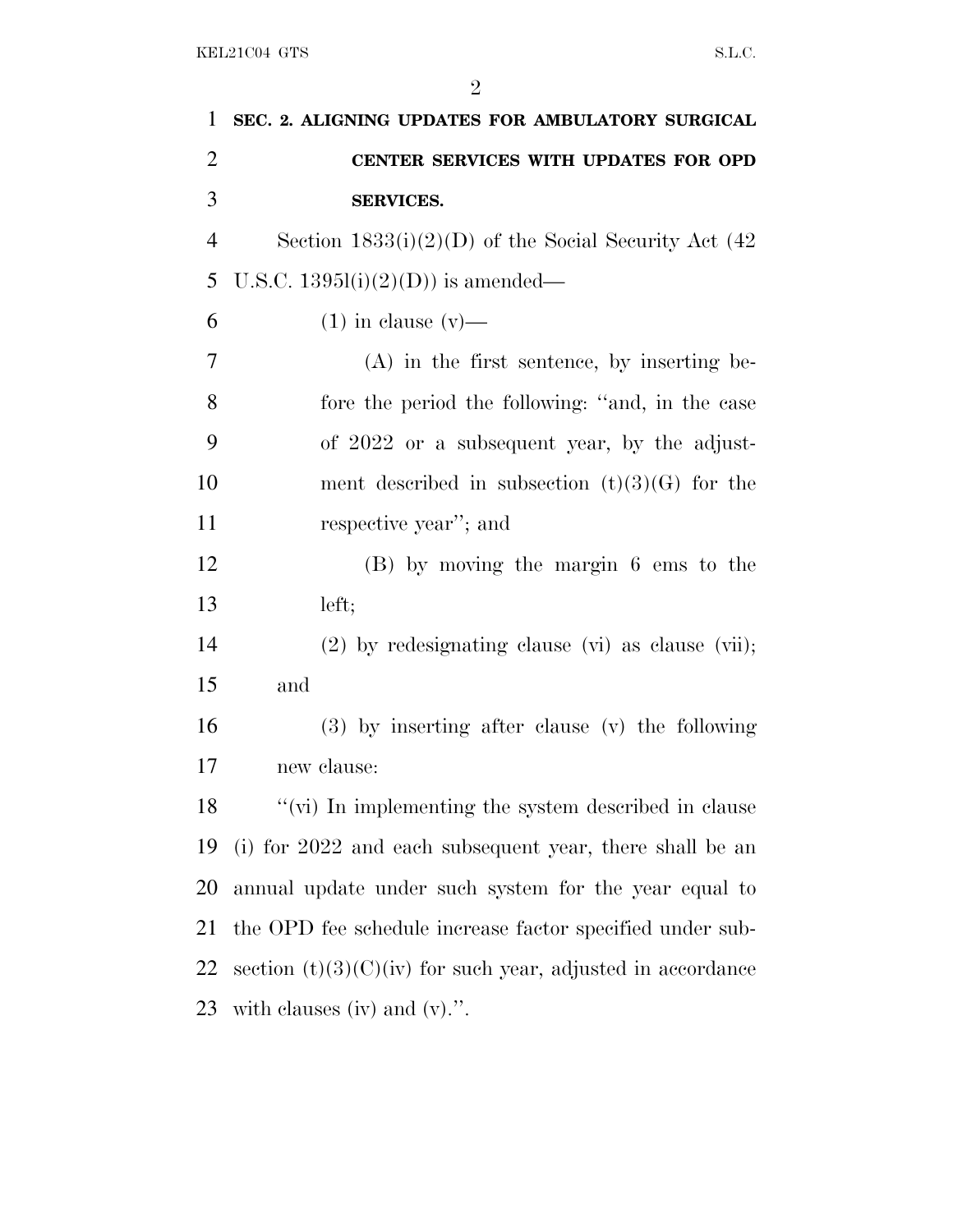### **SEC. 3. TRANSPARENCY OF QUALITY REPORTING AND MEDICARE BENEFICIARY INFORMATION.**

 Paragraph (7) of section 1833(i) of the Social Secu- rity Act (42 U.S.C. 1395l(i)) is amended by adding at the end the following new subparagraphs:

 "'(C) To the extent that quality measures imple- mented by the Secretary under this paragraph for ambula-8 tory surgical centers and under section  $1833(t)(17)$  for hospital outpatient departments are applicable to the pro- vision of surgical services in both ambulatory surgical cen- ters and hospital outpatient departments, the Secretary shall make reported data on such centers and departments available on the website 'Medicare.gov' in a manner that will permit side-by-side comparisons on such measures for ambulatory surgical centers and hospital outpatient de-partments in the same geographic area.

 ''(D) The Secretary shall ensure that an ambulatory surgery center and a hospital has the opportunity to re- view, and submit any corrections for, the data to be made public with respect to the ambulatory surgery center under subparagraph (C) prior to such data being made public. ''(E) The Secretary shall develop materials and in- form beneficiaries under this title of publicly available comparisons provided for in subparagraph (C).''.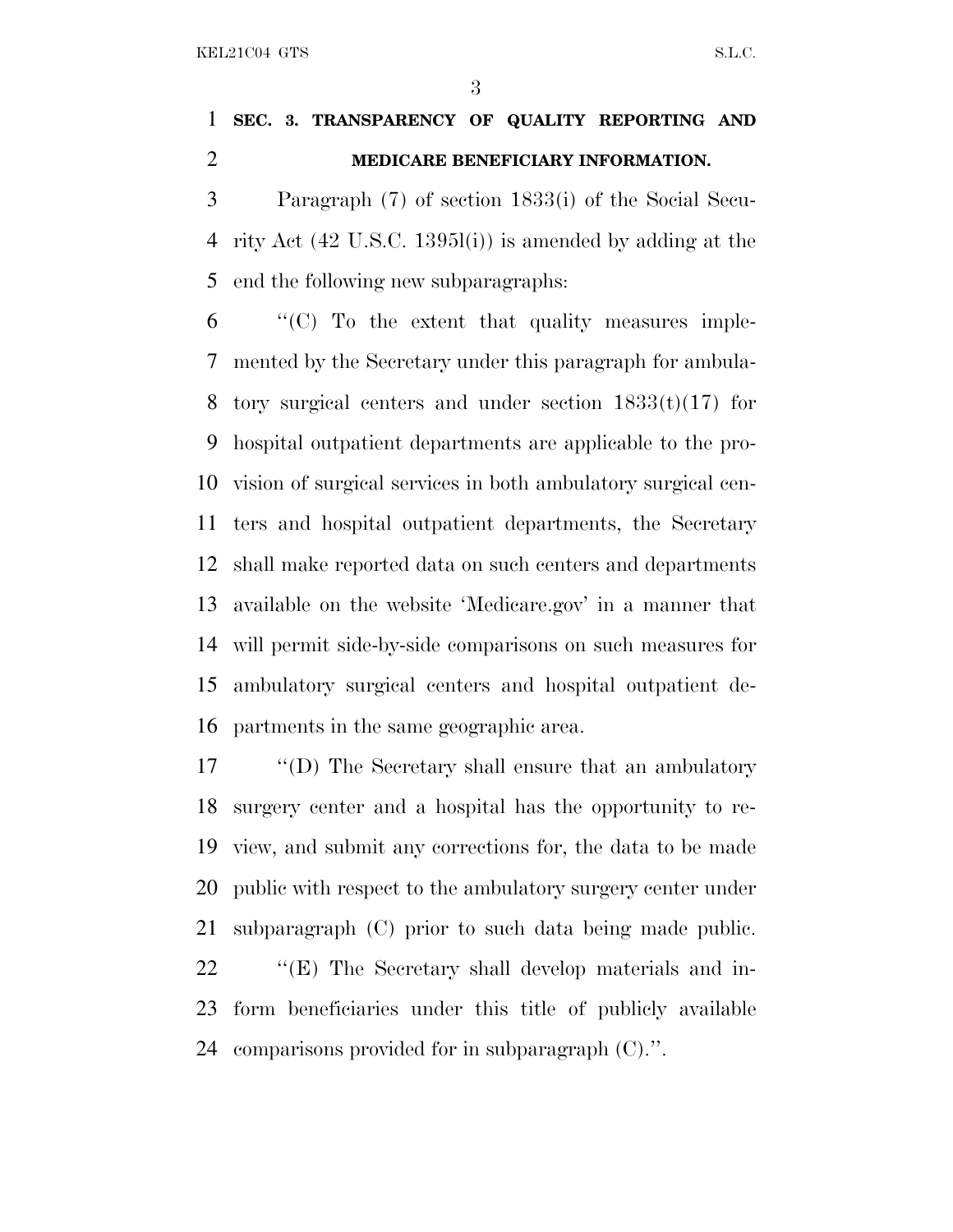### **SEC. 4. ADVISORY PANEL ON HOSPITAL OUTPATIENT PAY-MENT REPRESENTATION.**

 (a) ASC REPRESENTATIVE.—The second sentence of 4 section  $1833(t)(9)(A)$  of the Social Security Act  $(42)$ 5 U.S.C.  $1395l(t)(9)(A)$  is amended by inserting "and sup- pliers subject to the prospective payment system (includ- ing at least one ambulatory surgical center representa- tive)'' after ''an appropriate selection of representatives of providers''.

 (b) EFFECTIVE DATE.—The amendment made by subsection (a) shall take effect on the date of the enact-ment of this Act.

## **SEC. 5. REASONS FOR EXCLUDING ADDITIONAL PROCE-DURES FROM ASC APPROVED LIST.**

 (a) I<sup>N</sup> GENERAL.—Section 1833(i)(1) of the Social 16 Security Act  $(42 \text{ U.S.C. } 1395l(i)(1))$  is amended by add- ing at the end the following: ''In updating such lists for application in years beginning after the date of the enact- ment of this sentence, for each procedure that was re- quested to be included in such lists during the public com- ment period but which the Secretary does not propose (in the final rule updating such lists) to so include in such lists, the Secretary shall cite in such final rule the specific criteria in paragraph (b) or (c) of section 416.166 of title 42, Code of Federal Regulations, based on which the pro-cedure was excluded. If paragraph (b) of such section is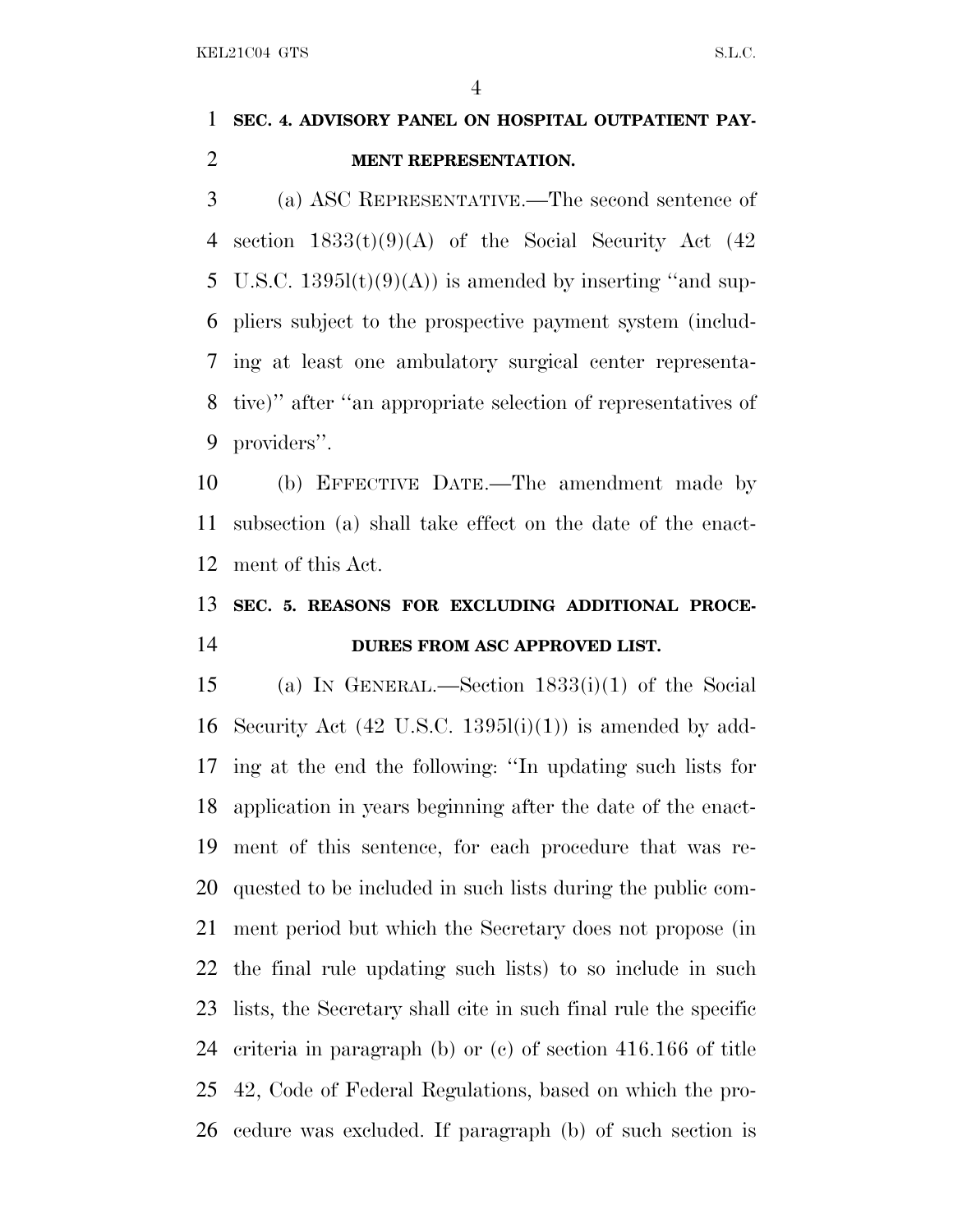cited for exclusion of a procedure, the Secretary shall iden- tify the peer reviewed research or the evidence upon which such determination is based.''.

 (b) EFFECTIVE DATE.—The amendment made by subsection (a) shall apply to lists of ambulatory surgery procedures for application in years beginning after the date of the enactment of this Act.

# **SEC. 6. LIMITATION ON AMBULATORY SURGERY CENTER COPAYMENT FOR A PROCEDURE TO THE HOSPITAL DEDUCTIBLE AMOUNT.**

 Section 1833(a)(1)(G) of the Social Security Act (42 12 U.S.C.  $1395l(a)(1)(G)$  is amended by inserting the fol- lowing before the comma at the end: '', except that in no case shall the copayment amount for such services fur- nished in a year exceed the amount of the inpatient hos- pital deductible established under section 1813(b) for the year (and, notwithstanding any other provision of this sec- tion, the amount of payment for such services shall be in- creased by the amount of any reduction in the copayment amount for such services pursuant to this subparagraph)''.

**SEC. 7. ALIGNMENT OF BUDGET NEUTRALITY ADJUSTMENT**

#### **FOR OUTPATIENT SURGICAL PROCEDURES.**

 (a) PROHIBITING UNAUTHORIZED AGENCY AC-24 TION.—Section  $1833(i)(2)(D)(ii)$  of the Social Security 25 Act (42 U.S.C. 1395 $(i)(2)(D)(ii)$ ) is amended by adding